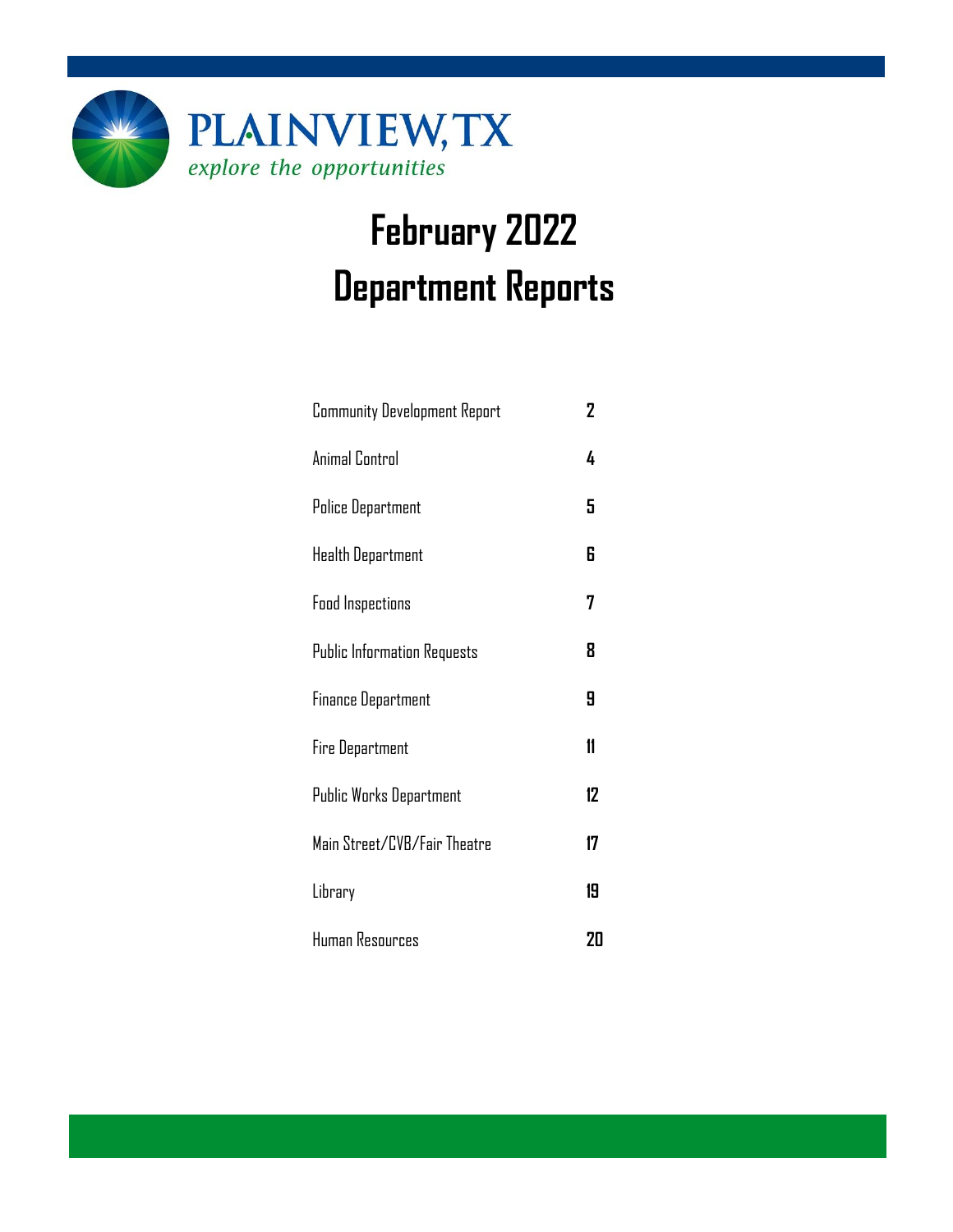### **Community Development Report February 2022 Data**

| FEBRUARY 2022                   |  |                         |                 |  |  |  |
|---------------------------------|--|-------------------------|-----------------|--|--|--|
| <b>Permits Issued</b>           |  |                         |                 |  |  |  |
|                                 |  | <b>FEB 2022</b>         | <b>FEB 2021</b> |  |  |  |
| <b>Buildings</b>                |  |                         |                 |  |  |  |
| Number                          |  | 12                      | 23              |  |  |  |
| Value                           |  | \$5,568,495.00          | \$288,293.85    |  |  |  |
| Fees                            |  | \$540.00                | \$1,970.00      |  |  |  |
| <b>Electrical</b>               |  |                         |                 |  |  |  |
| Number                          |  | 13                      | 8               |  |  |  |
| Fees                            |  | \$3,963.00              | \$700.00        |  |  |  |
| Plumbing                        |  |                         |                 |  |  |  |
| Number                          |  | 19                      | 20              |  |  |  |
| Fees                            |  | \$743.04                | \$475.00        |  |  |  |
| <b>Mechanical</b>               |  |                         |                 |  |  |  |
| Number                          |  | $\overline{\mathbf{4}}$ | 5               |  |  |  |
| Fees                            |  | \$1,655.44              | \$625.00        |  |  |  |
| Zoning                          |  |                         |                 |  |  |  |
| Number                          |  | $\mathbf 0$             | 3               |  |  |  |
| Fees                            |  |                         | \$300.00        |  |  |  |
| <b>Sprinkler</b>                |  |                         |                 |  |  |  |
| Number                          |  | $\pmb{0}$               | $\mathbf 0$     |  |  |  |
| Fees                            |  |                         |                 |  |  |  |
| <b>Certificate of Occupancy</b> |  |                         |                 |  |  |  |
| Number                          |  | $\bf 8$                 | 4               |  |  |  |
| <b>TOTAL FEES</b>               |  | \$6,901.48              | \$4,070.00      |  |  |  |

#### **Certificates of Occupancy issued in February 2022:**

Mr. D's Kwick Food Mart Johnny Cash Towing Covenant Health Plainview Bill William Tire Center Hello Baby 2,.0 Sundown Tire & Lube LLC Prime Diesel, LLC Elegant Nails Spa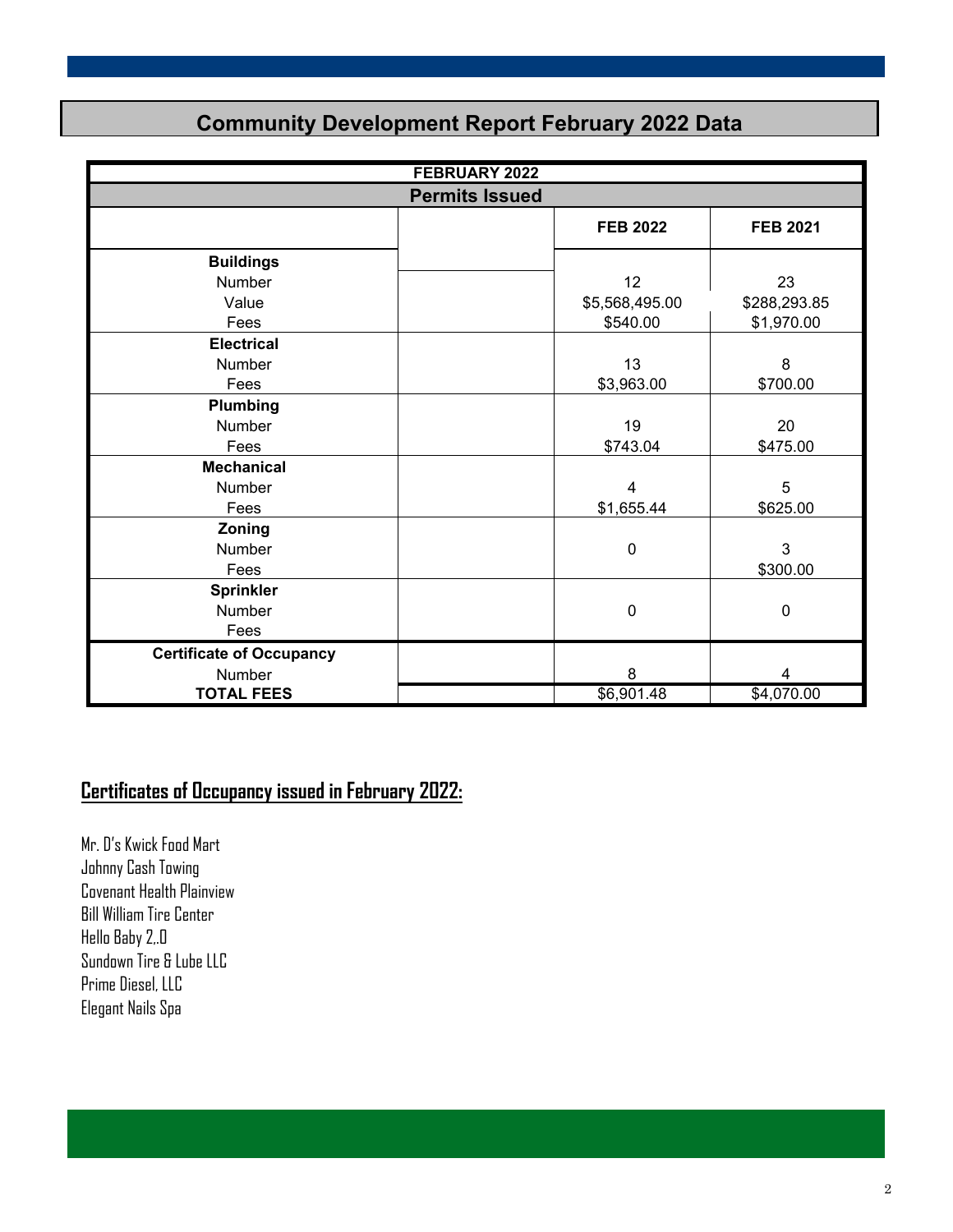| <b>Nature of Building Permits</b>              |                                               |                                                       |                                      |                   |                            |                                             |
|------------------------------------------------|-----------------------------------------------|-------------------------------------------------------|--------------------------------------|-------------------|----------------------------|---------------------------------------------|
| <b>Number of</b><br><b>Permits for current</b> | <b>Types</b>                                  | <b>Total to Date</b><br><b>Valuation</b><br>This year |                                      | <b>Monthly</b>    |                            | <b>This Calendar</b><br><b>Year to Date</b> |
|                                                | <b>New Residential</b>                        |                                                       | \$                                   |                   | \$                         | 100,000.00                                  |
| 4                                              | <b>Residential Addition</b>                   | $\overline{4}$                                        | \$                                   | 102,195.00        | $\overline{\$}$            | 102,195.00                                  |
| $\overline{3}$                                 | <b>Residential Remodel</b>                    | $\overline{4}$                                        | $\overline{\$}$                      | 14,300.00         | $\overline{\$}$            | 15,300.00                                   |
|                                                | Residential Repair                            | 0                                                     | $\overline{\boldsymbol{\theta}}$     |                   |                            |                                             |
|                                                | <b>Residential Demolition</b>                 | 1                                                     | \$                                   | $\blacksquare$    |                            |                                             |
|                                                | <b>Residential Accessory</b>                  | 0                                                     | $\overline{\boldsymbol{\mathsf{S}}}$ |                   |                            |                                             |
| 1                                              | Garage/Carport                                | $\overline{1}$                                        | \$                                   | 1,000.00          | \$                         | 100.00                                      |
| $\overline{2}$                                 | Storage Building                              | $\overline{2}$                                        | \$                                   | 4,000.00          | $\dot{\bar{\mathfrak{s}}}$ | 4,000.00                                    |
| 1                                              | <b>New Commercial</b>                         | $\overline{2}$                                        | \$                                   | 5,350,000.00      | \$                         | 6,100,000.00                                |
|                                                | <b>Commercial Addition</b>                    | $\overline{2}$                                        | $\overline{\$}$                      |                   | \$                         | 70,000.00                                   |
|                                                | <b>Commercial Remodel</b>                     | $\overline{2}$                                        | \$                                   |                   | \$                         | 40,500.00                                   |
|                                                | <b>Commercial Repair</b>                      | 0                                                     |                                      |                   |                            |                                             |
| 1                                              | <b>Commercial Demolition</b>                  | 1                                                     | \$                                   | 97,000.00         | \$                         | 97,000.00                                   |
|                                                | <b>Commercial Accessory</b>                   | $\overline{0}$                                        | $\overline{\mathcal{S}}$             |                   |                            |                                             |
|                                                | <b>Masonry Fence</b>                          | $\overline{0}$                                        | $\overline{\$}$                      |                   |                            |                                             |
| 1                                              | Signs                                         | $\overline{3}$                                        | \$                                   | 5,000.00          | $\overline{\$}$            | 11,650.00                                   |
| 5                                              | Roofing                                       | $\overline{11}$                                       | \$                                   | 204, 183.01       | \$                         | 243,690.42                                  |
|                                                |                                               |                                                       |                                      |                   |                            |                                             |
|                                                |                                               |                                                       |                                      |                   |                            |                                             |
| 18                                             |                                               | 34                                                    | \$                                   | 5,777,678.01      | \$                         | 6,784,435.42                                |
|                                                |                                               | <b>Building Valuation</b>                             |                                      |                   |                            |                                             |
| Last Year                                      | \$4,070.00                                    |                                                       |                                      | This Year         | \$                         | 6,784,435.42                                |
|                                                | <b>Code Enforcement Activity Summary</b>      |                                                       |                                      |                   |                            |                                             |
| <b>Administrative War-</b><br>rants issued     | <b>Violations is-</b><br>sued/Compliance Rate | <b>Citations</b><br>issued                            |                                      |                   |                            | Demo Orders issued/Demos performed          |
| $\mathbf{0}$                                   |                                               |                                                       |                                      |                   | 1                          |                                             |
|                                                | <b>Planning and Zoning Activity Summary</b>   |                                                       |                                      |                   |                            |                                             |
| <b>Plats cases submitted</b>                   | Zoning cases submitted                        |                                                       | Variance cases submitted             |                   |                            |                                             |
| 1                                              | O                                             |                                                       |                                      |                   | 0                          |                                             |
| <b>SWEEP 1-2022</b>                            |                                               | <b>Letters Sent</b>                                   |                                      | <b>Violations</b> |                            | <b>Citations</b>                            |
| <b>MAR 7-14</b>                                |                                               | 872                                                   |                                      |                   |                            |                                             |
|                                                |                                               |                                                       |                                      |                   |                            |                                             |

### **Community Development Report February 2022 Data**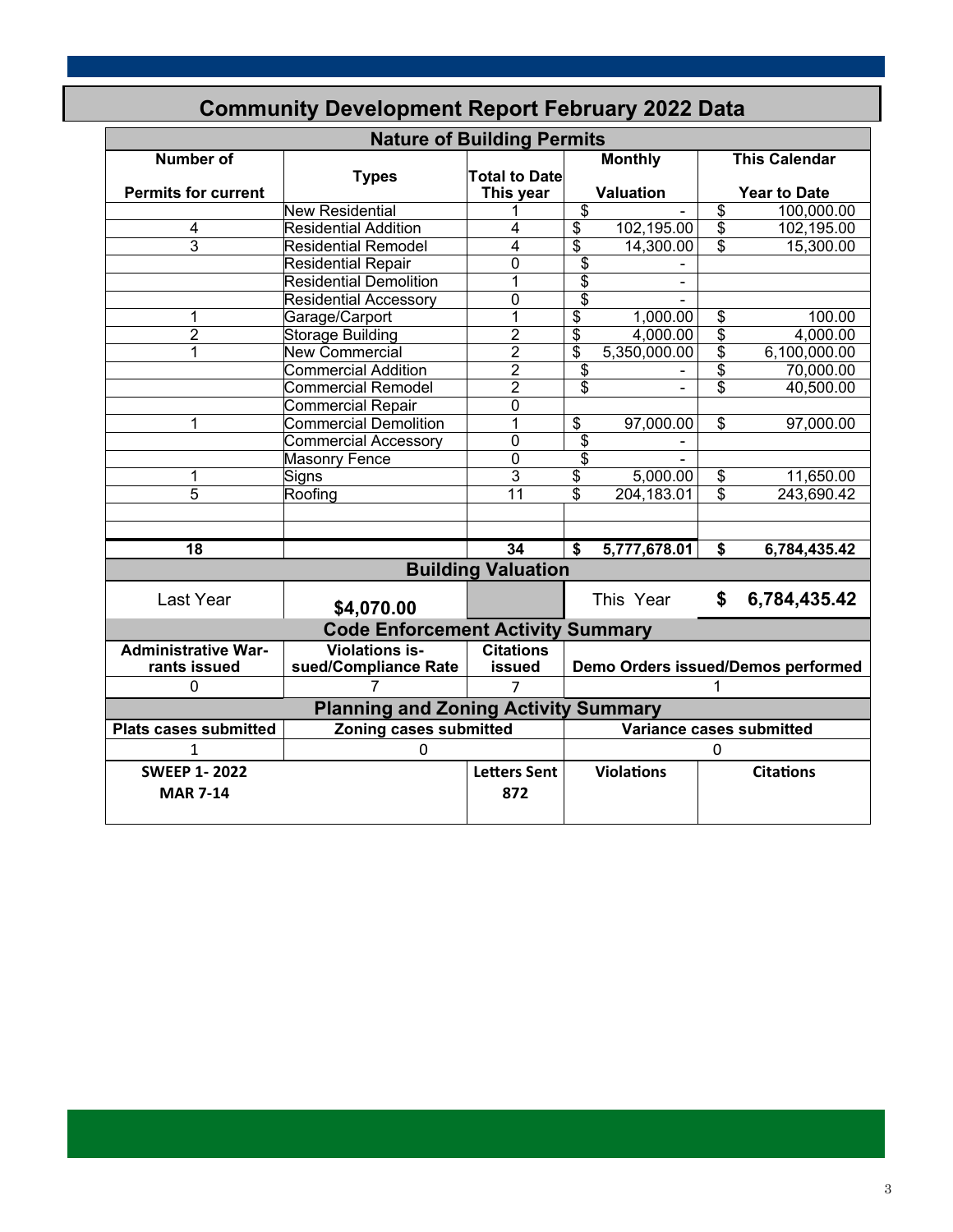### **Animal Control Report February 2022 Data**

|                         |             |                |                | <b>Total</b> |          |                     |
|-------------------------|-------------|----------------|----------------|--------------|----------|---------------------|
|                         |             |                |                | <b>This</b>  |          | 2022 year 2021 year |
| <b>Animals</b>          | <b>Dogs</b> | <b>Cats</b>    | <b>Others</b>  | <b>Month</b> | to date  | to date             |
|                         |             |                |                |              |          |                     |
| Impounded (Live)        | 44          | 5              | 0              | 49           | 91       | 148                 |
|                         |             |                |                |              |          |                     |
| <b>Picked Up (Dead)</b> | 4           | $6\phantom{1}$ | 0              | 10           | 21       | 43                  |
|                         |             |                |                |              |          |                     |
| <b>Reclaimed</b>        | 7           | 0              | 0              | 7            | 18       | 33                  |
|                         |             |                |                |              |          |                     |
| <b>Adopted</b>          | 48          | 5              | 0              | 53           | 82       | 50                  |
|                         |             |                |                |              |          |                     |
| <b>Disposed of</b>      | 13          | 4              | 1              | 18           | 33       | 65                  |
|                         |             |                |                |              |          |                     |
| <b>Animal Bites</b>     | 1           | $\mathbf 0$    | 0              | 1            | 5        | $\overline{7}$      |
|                         |             |                |                |              |          |                     |
| # Calls Answered        | 25          | 15             | $\overline{2}$ | 42           | 83       | 302                 |
|                         |             |                |                |              |          |                     |
| # Charges Filed         | 21          | 0              | 0              | 21           | 36       | 4                   |
|                         |             |                |                |              |          |                     |
| # County Calls          | $\mathbf 0$ | $\mathbf 0$    | 0              | $\mathbf 0$  | 1        | $\boldsymbol{0}$    |
|                         |             |                |                |              |          |                     |
| <b>Shelter Fees</b>     | \$160.00    | \$0.00         | \$0.00         | \$160.00     | \$400.00 | \$1,095.00          |
|                         |             |                |                |              |          |                     |
| <b>License Fees</b>     | \$0.00      | \$0.00         | \$0.00         | \$0.00       | \$174.00 | \$560.00            |
|                         |             |                |                |              |          |                     |
| <b>County Fees</b>      | \$0.00      | \$0.00         | \$0.00         | \$0          | \$0.00   | \$0.00              |
|                         |             |                |                |              |          |                     |
| <b>Revenue Totals</b>   | \$160.00    | \$0.00         | \$0.00         | \$160.00     | \$574.00 | \$1,655.00          |

Notes: Without rabies report for Central Plains and Animal Clinic

13 dogs were euthanized **13** dogs were adoptable

4 cats were destroyed 0 were adoptable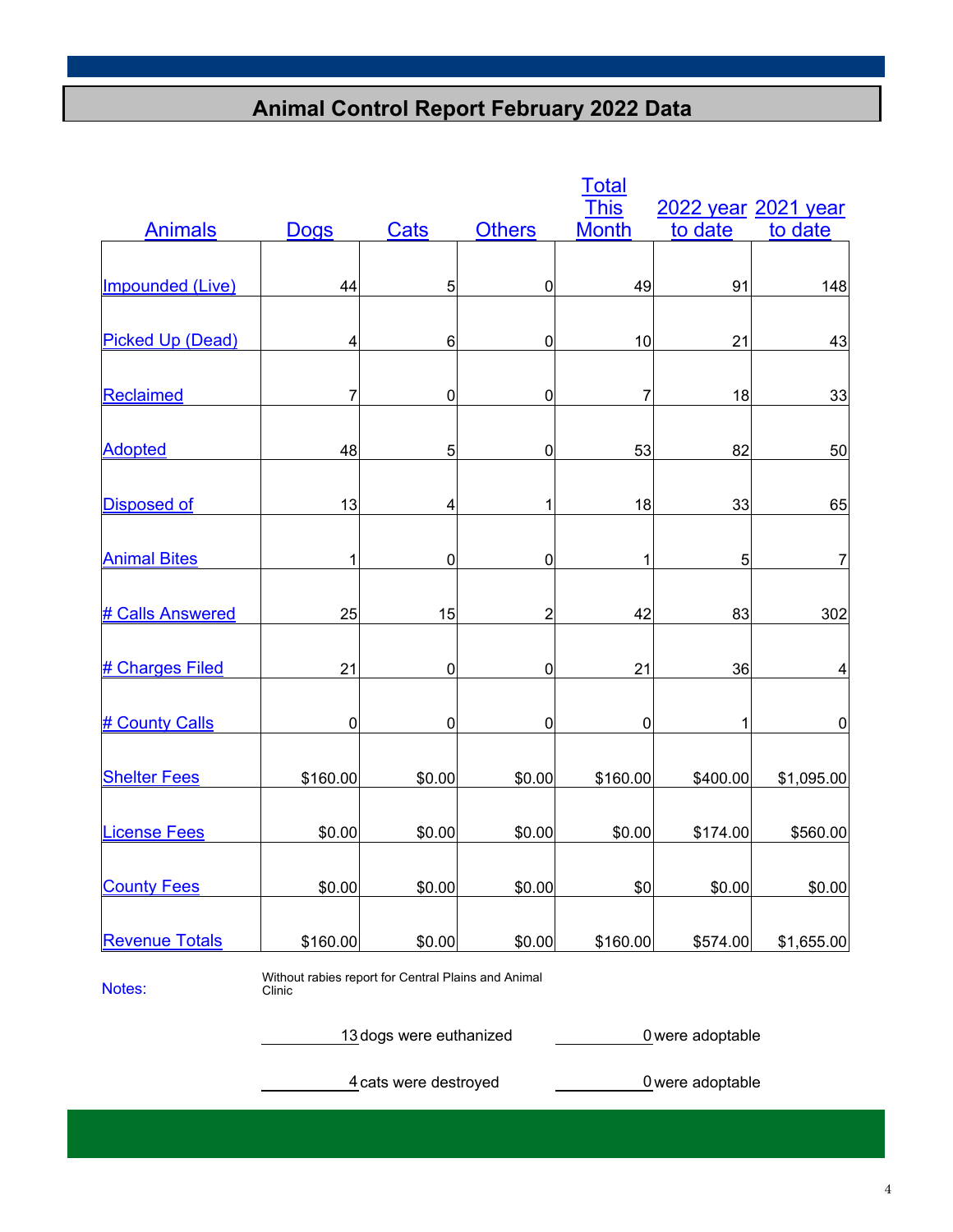### **Police Department Report February 2022 Data**

| INVIEW |
|--------|
|        |
|        |
|        |
|        |
|        |
|        |
|        |
|        |
|        |
|        |
|        |
|        |
|        |

| February 2022                  |       |
|--------------------------------|-------|
| <b>Total Calls for Service</b> | 1.795 |
| <b>Police Calls</b>            | 1.486 |
| Fire Calls                     | 4П    |
| <b>EMS Calls</b>               | 7П7   |
| <b>Total Arrests</b>           | R4    |
| <b>Total Citations</b>         | 79    |
| <b>Total Violations</b>        | 107   |
| <b>Total Reports Written</b>   | 180   |
| <b>Cases Assigned for</b>      |       |
| further Investigation          | 67    |
|                                |       |

#### **February 2022 February 2021**

| Abandoned                   | 3   | Agency Assist          |    |
|-----------------------------|-----|------------------------|----|
| Assault                     | 25  | Burglary               |    |
| <b>Controlled Substance</b> | 1.9 | Damaged Property       | 13 |
| <b>Domestic Problem</b>     |     | וווח                   | 2  |
| Forgery                     | 2   | Fraud                  | 5  |
| Gambling                    |     | Harassment             | 7  |
| Health/Safety               |     | Juvenile Problem       | 4  |
| <b>Mental Subject</b>       |     | <b>Miscellaneous</b>   | 8  |
| Money Laundering            |     | Obstruct Justice       |    |
| <b>Obstruct Police</b>      | 3   | Person Crimes          |    |
| Property                    |     | Public Intoxication    |    |
| Robbery                     |     | Sexual Assault         | 3  |
| Stolen Vehicle              | 7   | Theft                  | 22 |
| Threats                     |     | Traffic (Criminal)     | 4  |
| <b>Traffic Accident</b>     | 25  | <b>Traffic Problem</b> |    |
| Trespassing                 | 2   | Warrant                | 33 |
| Weapons Offense             |     |                        |    |
|                             |     |                        |    |

| February 2021                  |       |
|--------------------------------|-------|
| <b>Total Calls for Service</b> | 1.679 |
| Police Calls                   | 1.426 |
| <b>Fire Calls</b>              | 33    |
| <b>EMS Calls</b>               | 77N   |
| <b>Total Arrests</b>           | 37    |
| <b>Total Citations</b>         | 94    |
| <b>Total Violations</b>        | 117   |
| <b>Total Reports Written</b>   | 166   |
| <b>Cases Assigned for</b>      |       |
| further Investigation          | 7Π    |
|                                |       |

| Abandoned Vehicle                |    | Agency Assist           | 2  |
|----------------------------------|----|-------------------------|----|
| Assault                          | 2  | Burglary                | 20 |
| Controlled Substance             | 14 | Damaged Property        | 19 |
| Death Investigation              |    | <b>Domestic Problem</b> | 2  |
| <b>DUI</b> (Intoxicated Driving) | 4  | Forgery                 |    |
| Fraud                            | 6  | Harassment              |    |
| Health / Safety                  | 3  | Juvenile Problem        |    |
| Mental Health                    | Χ  | Miscellaneous           | 5  |
| Obstruct Justice                 |    | <b>Obstruct Police</b>  | 4  |
| Person Crimes                    | 3  | Property (found)        | 7  |
| <b>Public Intoxication</b>       | 3  | Public Peace            |    |
| Sexual Assault                   | 3  | Stolen Vehicle          | 9  |
| Theft                            | 20 | Threats                 |    |
| Traffic (Criminal Viola-         |    |                         |    |
| tion)                            | 4  | <b>Traffic Accident</b> | 78 |
| Trespassing                      | 7  | Warrant                 | 11 |
| Weapons Offense                  | 2  |                         |    |
|                                  |    |                         |    |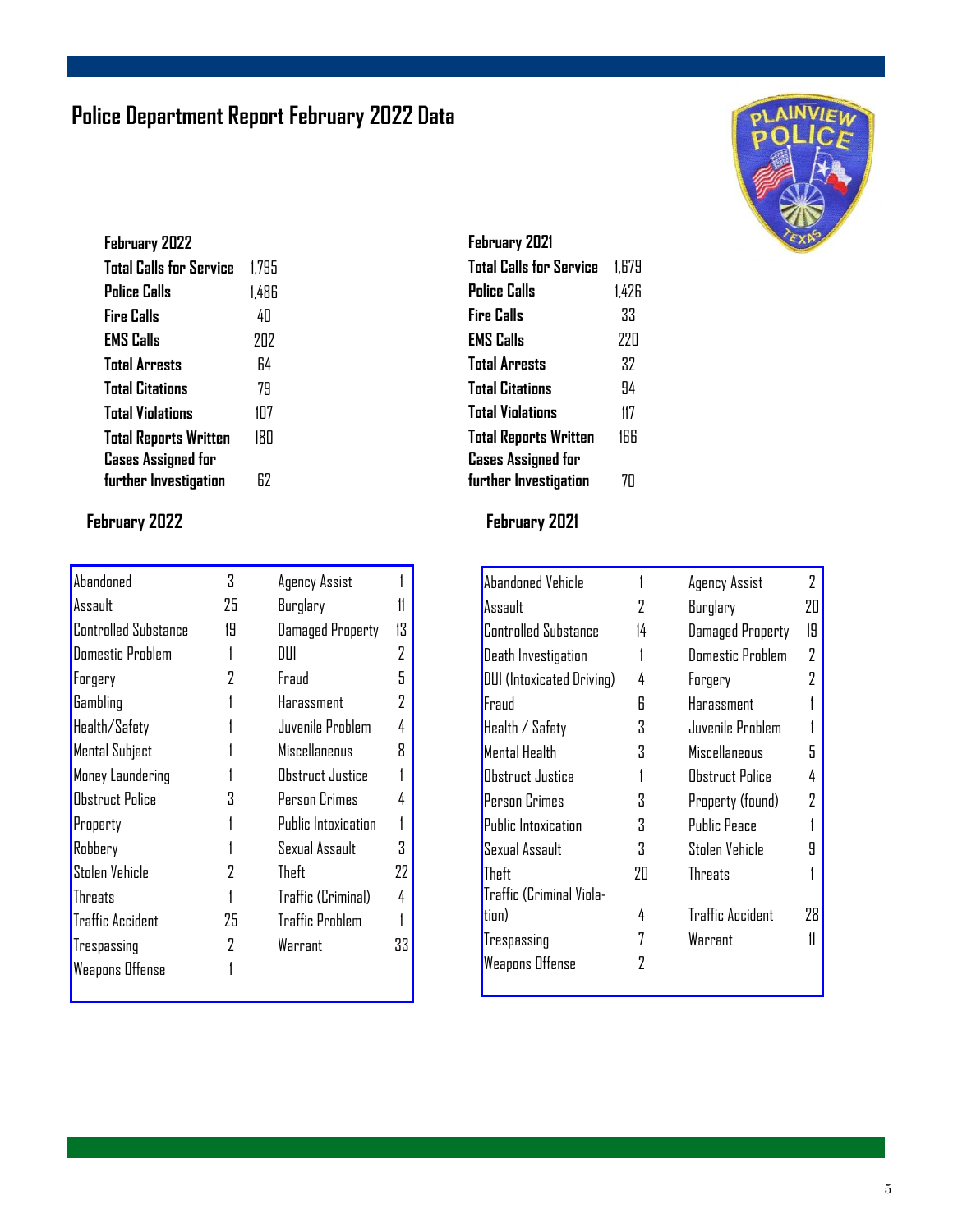### **Health Department Report February 2022 Data**

| Feb-22                      |  |                |  |        |  |        |
|-----------------------------|--|----------------|--|--------|--|--------|
|                             |  |                |  |        |  |        |
|                             |  | Department     |  |        |  |        |
|                             |  | 52             |  | 53     |  | 56     |
| Service Provided            |  |                |  |        |  |        |
| Outreach & COVID Clinics    |  |                |  |        |  | 3      |
| Allergy shots               |  |                |  |        |  |        |
| <b>Blood Pressure</b>       |  |                |  |        |  |        |
| Cholesterol                 |  |                |  |        |  |        |
| Drug testing                |  | $\overline{7}$ |  |        |  |        |
| Glucose                     |  |                |  |        |  |        |
| <b>Jail Clients</b>         |  | $\mathbf{1}$   |  |        |  |        |
| Phlebotomy                  |  | 3              |  |        |  |        |
| PPD Testing & Health Cards  |  |                |  | 65     |  |        |
| <b>Pregnancy Test</b>       |  | 3              |  |        |  |        |
| <b>STD and HIV Patients</b> |  | 4              |  |        |  |        |
| <b>TB Clinic</b>            |  |                |  |        |  |        |
| Immunizations               |  |                |  |        |  | 16     |
| ImmcTrac consent/copies     |  |                |  |        |  | 19     |
| Private Flu Vaccine         |  |                |  |        |  |        |
| Private Vaccine             |  |                |  |        |  |        |
| flu shots/Tvfc              |  |                |  |        |  |        |
| Mammogram Vouchers          |  | 1              |  |        |  |        |
| Complaints & Inspections    |  |                |  |        |  |        |
| <b>Food Permits</b>         |  |                |  | 3      |  |        |
| Dental App/Quests           |  |                |  |        |  |        |
| <b>COVID 19 VACCINES</b>    |  |                |  |        |  |        |
|                             |  |                |  |        |  |        |
|                             |  | 19             |  | 68     |  | 38     |
|                             |  |                |  |        |  |        |
|                             |  | 15.20%         |  | 54.40% |  | 30.40% |
|                             |  |                |  |        |  |        |
|                             |  |                |  |        |  |        |
| <b>Counsel and Educated</b> |  | 15             |  | 66     |  | 28     |
|                             |  |                |  |        |  |        |

125 Total Patient Services

For the month of February we had three outreach programs at Cotton Center High School, South Plains College here in Plainview, and Four Directions in Hale Center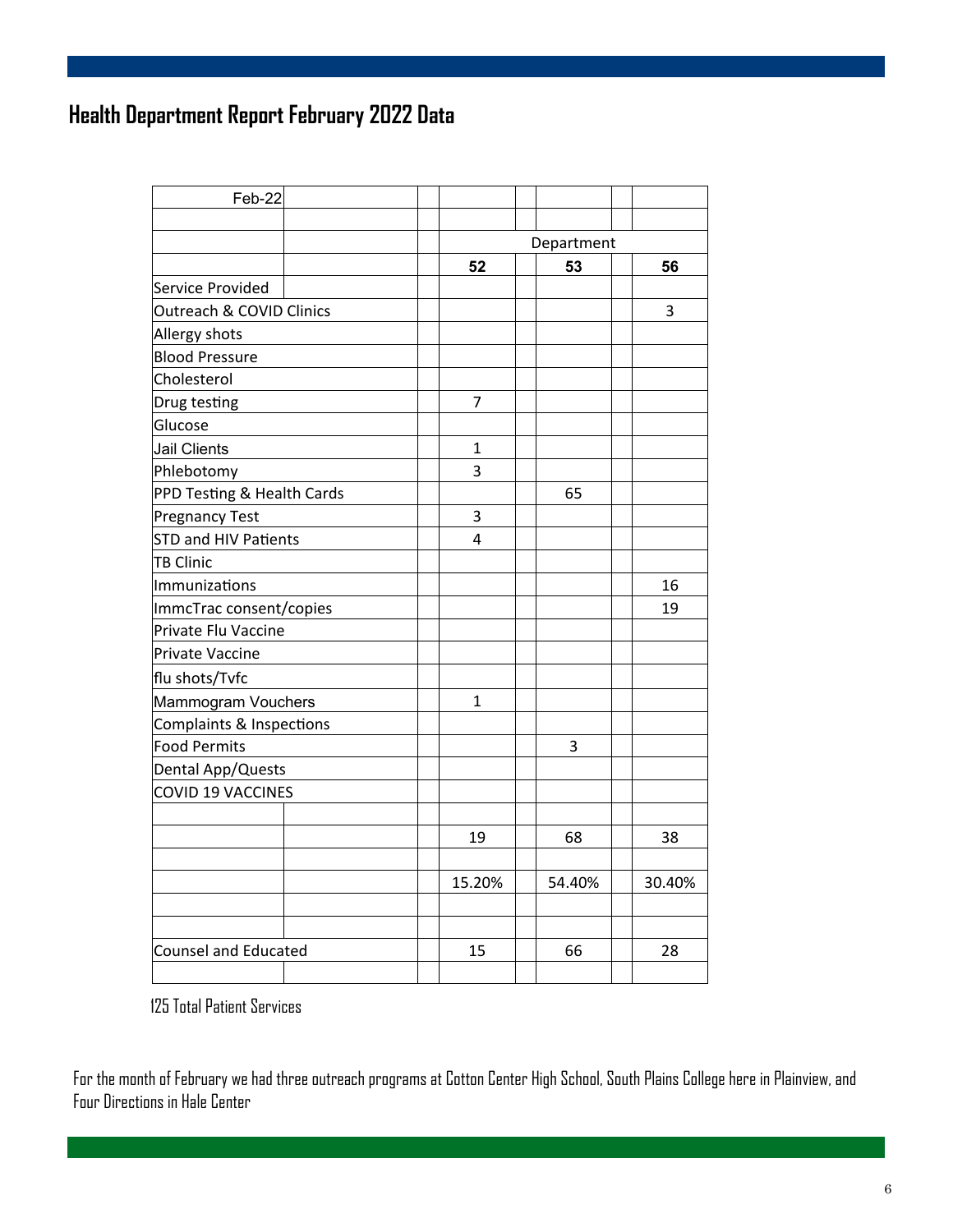## **Health Department Report February 2022 Data**

|                  | <b>Food Inspections Monthly List February 2022</b>                       |                 |                   |                   |  |  |
|------------------|--------------------------------------------------------------------------|-----------------|-------------------|-------------------|--|--|
|                  |                                                                          |                 | #                 | Prev#             |  |  |
| <b>Insp Date</b> | <b>Establishment Name</b>                                                | <b>Demerits</b> | <b>Violations</b> | <b>Violations</b> |  |  |
|                  |                                                                          |                 |                   |                   |  |  |
| 2/4/2022         | La Super Economica                                                       | CP              |                   |                   |  |  |
| 2/9/2022         | <b>Serinty Center</b>                                                    | CP              |                   |                   |  |  |
| 2/9/2022         | KFC                                                                      | CP              |                   |                   |  |  |
| 2/9/2022         | followup Burning Tree Pit location                                       | <b>OB</b>       |                   |                   |  |  |
| 2/9/2022         | La Super Economica                                                       | OB              |                   |                   |  |  |
| 2/9/2022         | Mia's Italian Resturant                                                  | $\overline{2}$  | $\overline{2}$    | 8                 |  |  |
| 2/9/2022         | Domino's Pizza                                                           | <b>OB</b>       |                   |                   |  |  |
| 2/10/2022        | Dollar General consult                                                   | OB              |                   |                   |  |  |
| 2/14/2022        | La Super Ecomica                                                         | 10              | 6                 | CP                |  |  |
| 2/14/2022        | Domino's Pizza                                                           | О               | Π                 | OB                |  |  |
| 2/16/2022        | The Spud Truck (did not show up)                                         | MT              |                   |                   |  |  |
| 2/16/2022        | <b>Burning Tree</b>                                                      | OB              |                   |                   |  |  |
| 2/17/2022        | Spud Truck                                                               | MT              |                   |                   |  |  |
| 2/22/2022        | Family Dollar / Dollar Tree (Abernathy)                                  | OB              |                   |                   |  |  |
| 2/22/2022        | Nonnie's Burgers                                                         | OB              |                   |                   |  |  |
| 2/22/2022        | <b>Foster Home inspection</b>                                            |                 |                   |                   |  |  |
| 2/24/2022        | Family Dollar / Dollar Tree (Abernathy)                                  | NS              |                   |                   |  |  |
| 2/24/2022        | 806 Pizza                                                                | СP              |                   |                   |  |  |
| 2/24/2022        | Chicken Express                                                          | СP              |                   |                   |  |  |
| 2/28/2022        | Meeting on Food Cottage Production                                       |                 |                   |                   |  |  |
|                  |                                                                          |                 |                   |                   |  |  |
|                  | Daily PUM calls                                                          | >20             |                   |                   |  |  |
|                  | Reportable Conditions                                                    | 202             |                   |                   |  |  |
|                  |                                                                          |                 |                   |                   |  |  |
|                  | DC=daycare, SP=swimming pool, OB=observation consult-follow-up, C=closed |                 |                   |                   |  |  |
|                  | FB=food booth, CP=complaint, MT=mobile Truck, R=re-inspection, F=failed  |                 |                   |                   |  |  |
|                  | NS=no score, OK=OK, TC=temporarily closed, NA=not able to inspect        |                 |                   |                   |  |  |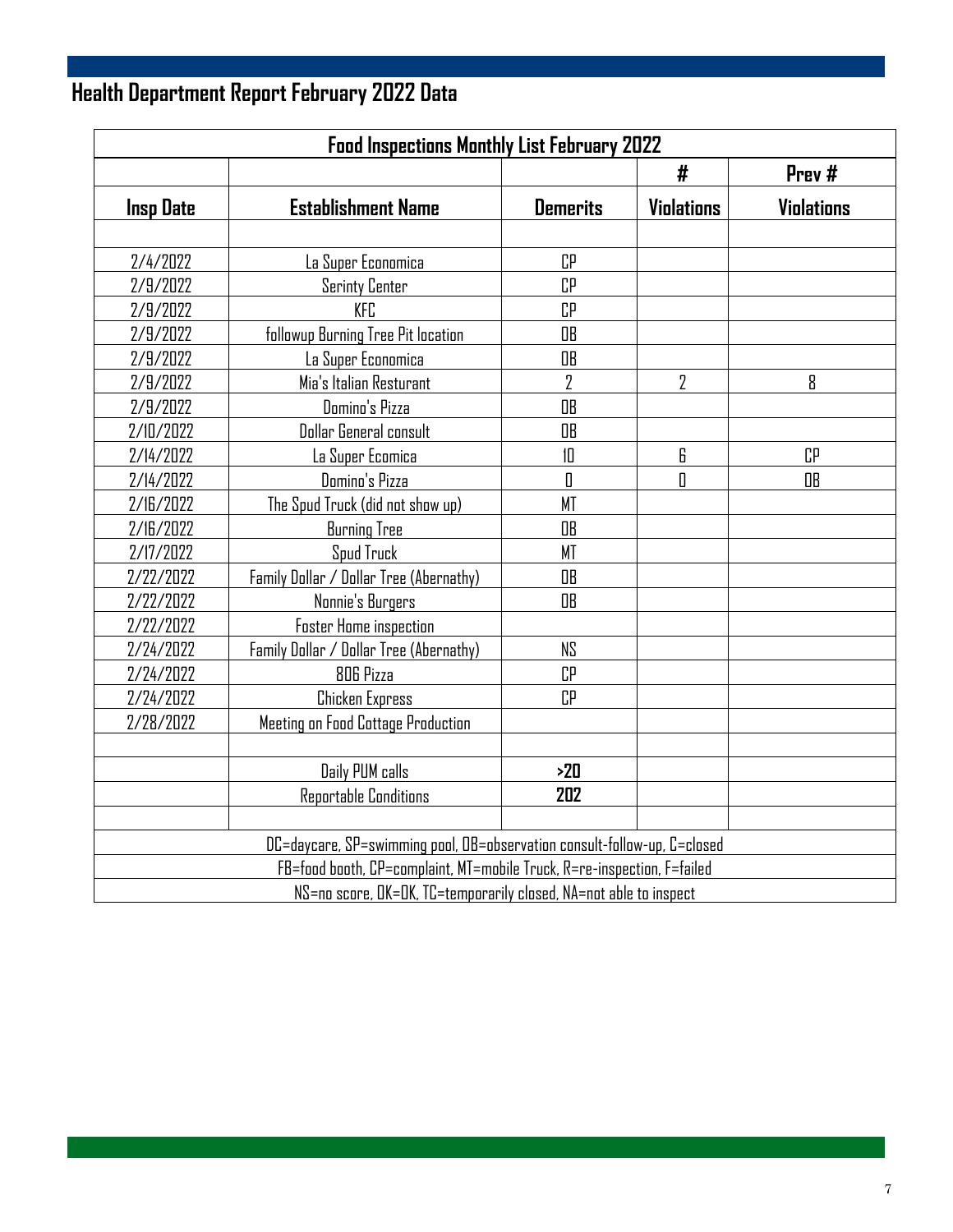### **Public Information Requests Report February 2022 Data**

| <b>Public Information Requests Logs</b> |                         |                          |                         |  |  |  |  |
|-----------------------------------------|-------------------------|--------------------------|-------------------------|--|--|--|--|
|                                         |                         |                          |                         |  |  |  |  |
|                                         | <b>City Secretary</b>   | <b>Police Department</b> | Fire*                   |  |  |  |  |
| Jan 20                                  | 7                       | 7                        |                         |  |  |  |  |
| Feb 20                                  | 7                       |                          | 4                       |  |  |  |  |
| Mar-20                                  | 1                       | 0                        | 3                       |  |  |  |  |
| $Apr-20$                                | 4                       | $\overline{2}$           | 2                       |  |  |  |  |
| May-20                                  | 3                       | O                        | $\overline{2}$          |  |  |  |  |
| $Jun-20$                                | Í                       | $\overline{2}$           |                         |  |  |  |  |
| $Jul-20$                                | 4                       | 0                        |                         |  |  |  |  |
| $Aug-20$                                | 7                       |                          | $\overline{\mathbf{a}}$ |  |  |  |  |
| <u>Sep-20</u>                           | 4                       | 0                        |                         |  |  |  |  |
| $0ct-20$                                | 0                       |                          | 3                       |  |  |  |  |
| <b>Nov 20</b>                           | 2                       | 0                        |                         |  |  |  |  |
| Dec 20                                  | 3                       | 5                        | 0                       |  |  |  |  |
| Jan 21                                  | 8                       | 0                        |                         |  |  |  |  |
| Feb 21                                  | 6                       | 3                        | 3                       |  |  |  |  |
| Mar 21                                  | $\mathfrak{m}$          | 0                        |                         |  |  |  |  |
| Apr-21                                  | $\overline{1}$          | O                        | 1                       |  |  |  |  |
| May-21                                  | 3                       | 2                        |                         |  |  |  |  |
| $June-21$                               | 6                       | 0                        | O                       |  |  |  |  |
| $Jul-21$                                | $\mathfrak{m}$          | 5                        |                         |  |  |  |  |
| Aug-21                                  | $\sqrt{2}$              |                          |                         |  |  |  |  |
| <b>Sep-21</b>                           | 3                       | $\overline{2}$           |                         |  |  |  |  |
| <u>0ct-21</u>                           | 5                       | 3                        | $\overline{2}$          |  |  |  |  |
| <u>Nov-21</u>                           | 3                       | 3                        | 5                       |  |  |  |  |
| Dec-21                                  | $\overline{\mathbf{u}}$ |                          |                         |  |  |  |  |
| $Jan-22$                                | 2                       | 6                        |                         |  |  |  |  |
| Feb-22                                  | 4                       | 3                        | 0                       |  |  |  |  |

\*Includes Medical Requests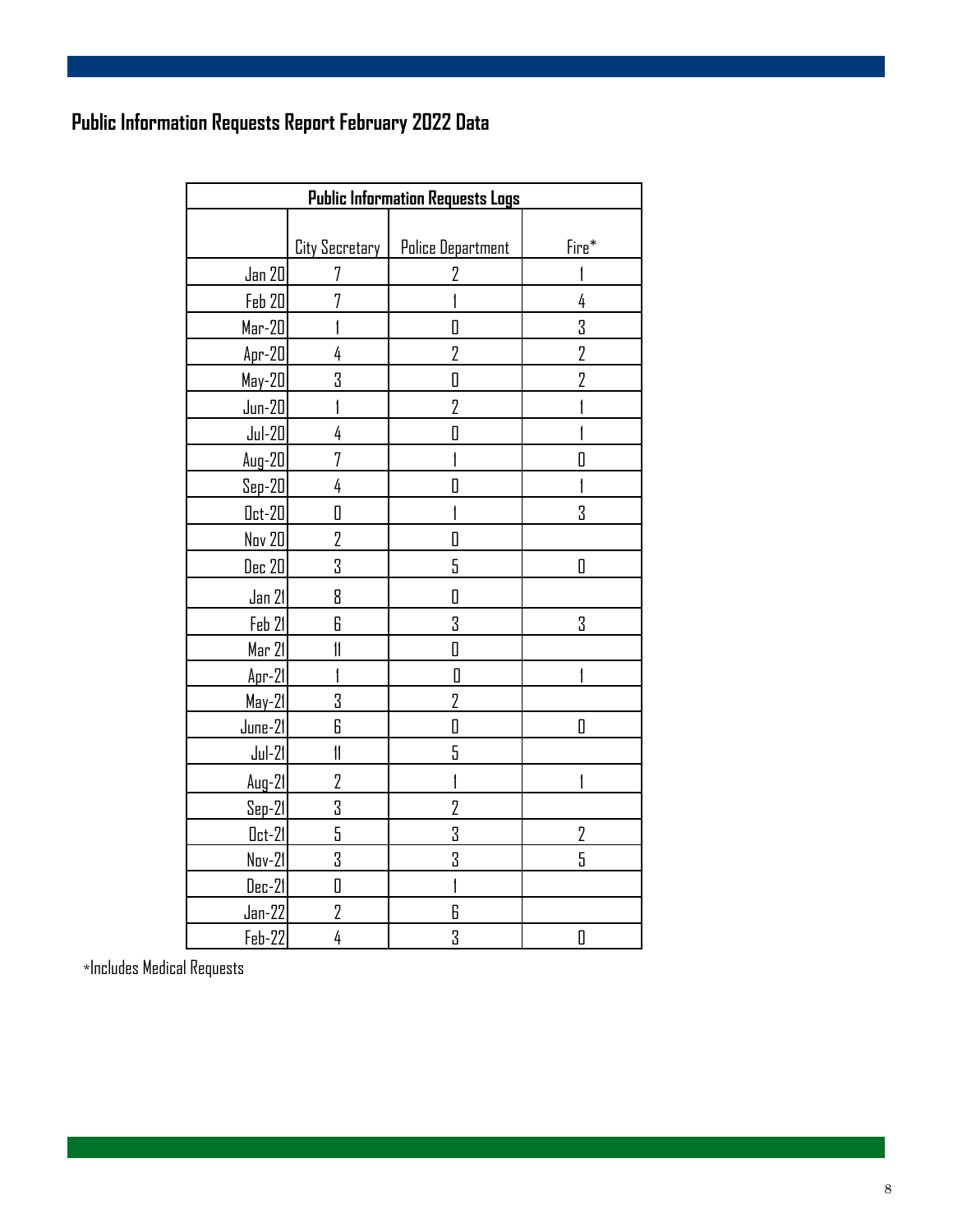### **Finance Department Report February 2022 Data**

#### **CITY OF PLAINVIEW Utility Billing Activity Report February 28, 2022**

|                                                              |                   |                         | <b>This Month</b> | <b>Previous</b> |  |
|--------------------------------------------------------------|-------------------|-------------------------|-------------------|-----------------|--|
|                                                              | <b>This Month</b> | $Y-T-D$                 | <b>Last Year</b>  | $Y-T-D$         |  |
| <b>Customers Billed</b>                                      | 7,691             | 38,692                  | 7,777             | 38,791          |  |
| New Meter Taps                                               |                   | $\overline{\mathbf{4}}$ |                   | $\overline{2}$  |  |
| <b>New Customers</b><br>(Read-on's)                          | 83                | 381                     | 61                | 360             |  |
| Final Billing (Read-<br>Off's)                               | 77                | 392                     | 62                | 400             |  |
| Transfers (Off & On)                                         | 22                | 110                     | 24                | 136             |  |
| 14 Day Contract                                              | 24                | 172                     | 38                | 200             |  |
| Dis-connects (Non-<br>Payment)                               | 206               | 1,096                   | 207               | 1,084           |  |
| Misc. Customer Ser-<br>vice<br>(ie., re-read, leak<br>check) | 150               | 545                     | 193               | 599             |  |
| <b>Billing Re-cap</b>                                        |                   |                         |                   |                 |  |
| Water                                                        | \$<br>389,713     | \$<br>2,071,907         | \$<br>378,977     | \$<br>2,032,064 |  |
| Sewer                                                        | 204,594           | 1,049,357               | 200,669           | 1,036,258       |  |
| Refuse                                                       | 217,943           | 1,090,641               | 216,011           | 1,078,522       |  |
| <b>Transfer Fees</b>                                         | 275               | 1,375                   | 300               | 1,700           |  |
| <b>Total Billing</b>                                         | \$<br>812,525     | \$<br>4,213,280         | \$<br>795,957     | \$<br>4,148,544 |  |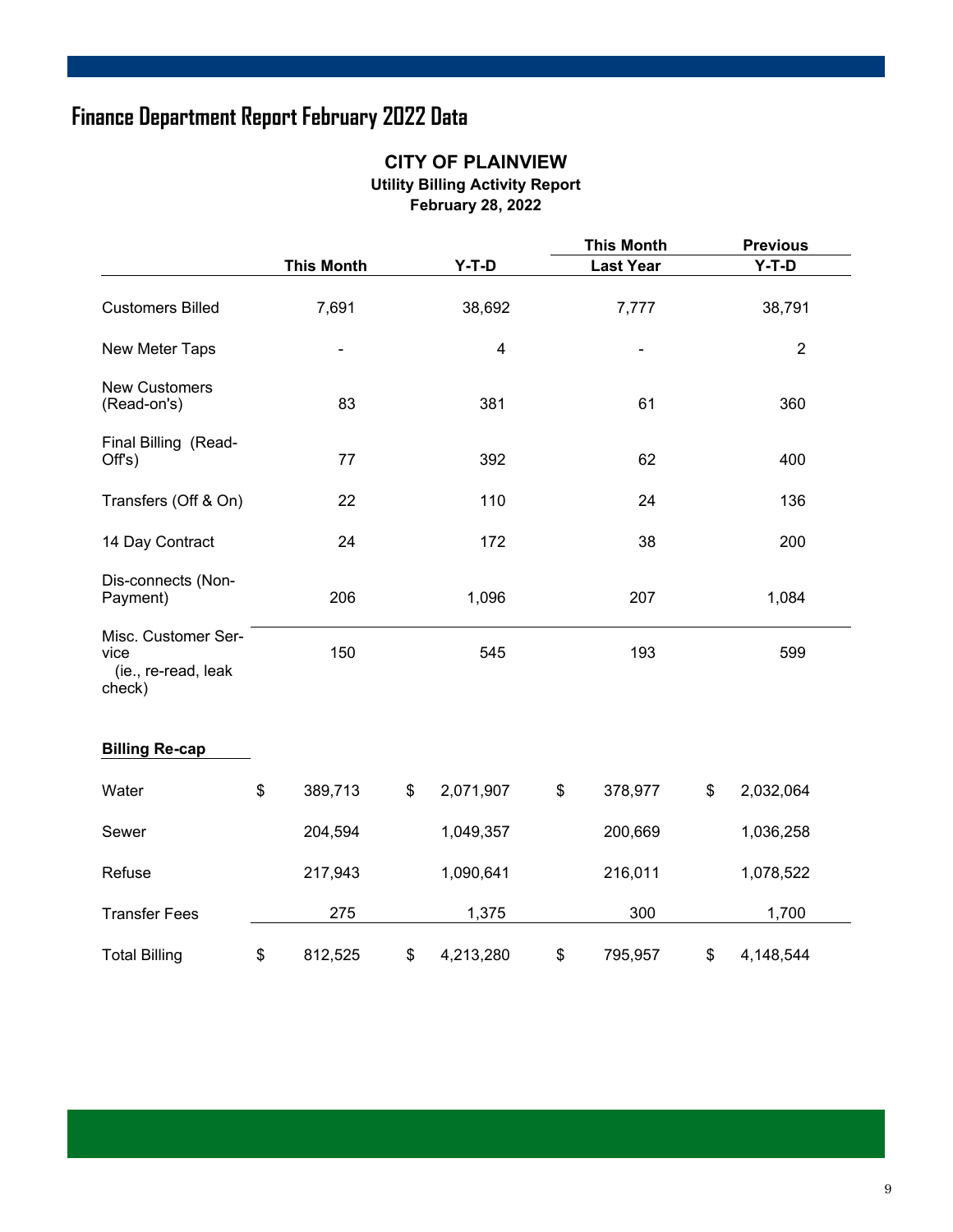### **Finance Department Report February 2022 Data Continued**



| City of Plainview February Sales Tax Collections (reflects spending from December 2021) |                                       |           |                  |                              |            |
|-----------------------------------------------------------------------------------------|---------------------------------------|-----------|------------------|------------------------------|------------|
| Year                                                                                    | <b>Net Payment (Deposit) % Change</b> |           | Audit Adjustment | Net of Audit Adjust-<br>ment | 1 % Change |
| 2022                                                                                    | \$465,960.37                          | $-2.15%$  | (\$B0, 638.68)   | \$526,599.05                 | 10.53%     |
| 2021                                                                                    | \$476,182.08                          | 11.58%    | (\$256.05)       | \$476,438.13                 | 11.86%     |
| 2020                                                                                    | \$426,751.89                          | 1.59%     | \$814.43         | \$425,937.46                 | 1.42%      |
| 2019                                                                                    | \$420,056.99                          | $-1.20\%$ | \$78.32          | \$419,978.67                 | $-1.17%$   |
| 2018                                                                                    | \$425,172.67                          | 0.96%     | \$224.36         | \$424,948.31                 | 1.37%      |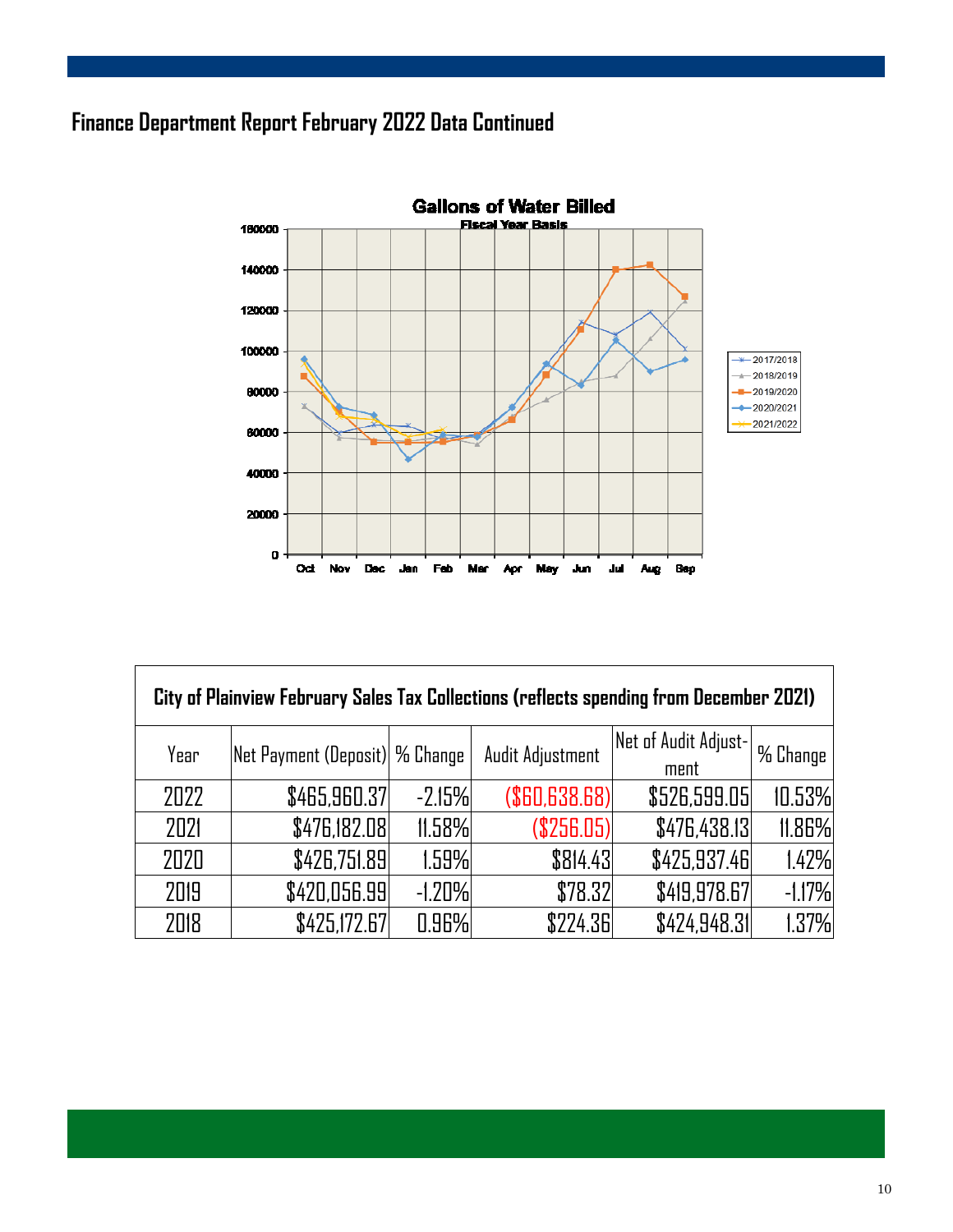### **Plainview Fire/EMS Monthly Report February 2022 Data**



#### **EMS Runs**

|                            | February 2021 | February 2022 |
|----------------------------|---------------|---------------|
| <b>Total EMS Responses</b> | 211           | 192           |
| Patients Transported       | 156           | 139           |
| No Transports              | 38            | 40            |
| <b>Residents</b>           | 150           | 131           |
| Non-residents              | 48            | 43            |
| False Calls/Cancelled      |               | 13            |

#### **Fire Runs**

|                                       | February 2021 | February 2022 |
|---------------------------------------|---------------|---------------|
| <b>Total Responses</b>                | 172           | 184           |
| <b>Structure Fires</b>                |               |               |
| Vehicle Fires                         |               |               |
| Trash / Rubbish Fires/ Grass          |               |               |
| <b>EMS Backup / Medical Responses</b> | 126           | 130           |
| Hazardous conditions                  | 9             | 6             |
| <b>False Alarms</b>                   | 16            | 6             |
| Misc. Responses                       | 16            | 23            |
| Mutual Aid                            |               |               |

Personnel from the Plainview Fire/EMS department obtaining Advanced EMT certification this month were: Crayton Fowler and Seth Kelley.

Equipment Operator, Katalina Finley, elevated her firefighter certification level from Basic to Intermediate level. We are proud of these individuals, as we continue to add to the number of advanced qualified members of our department.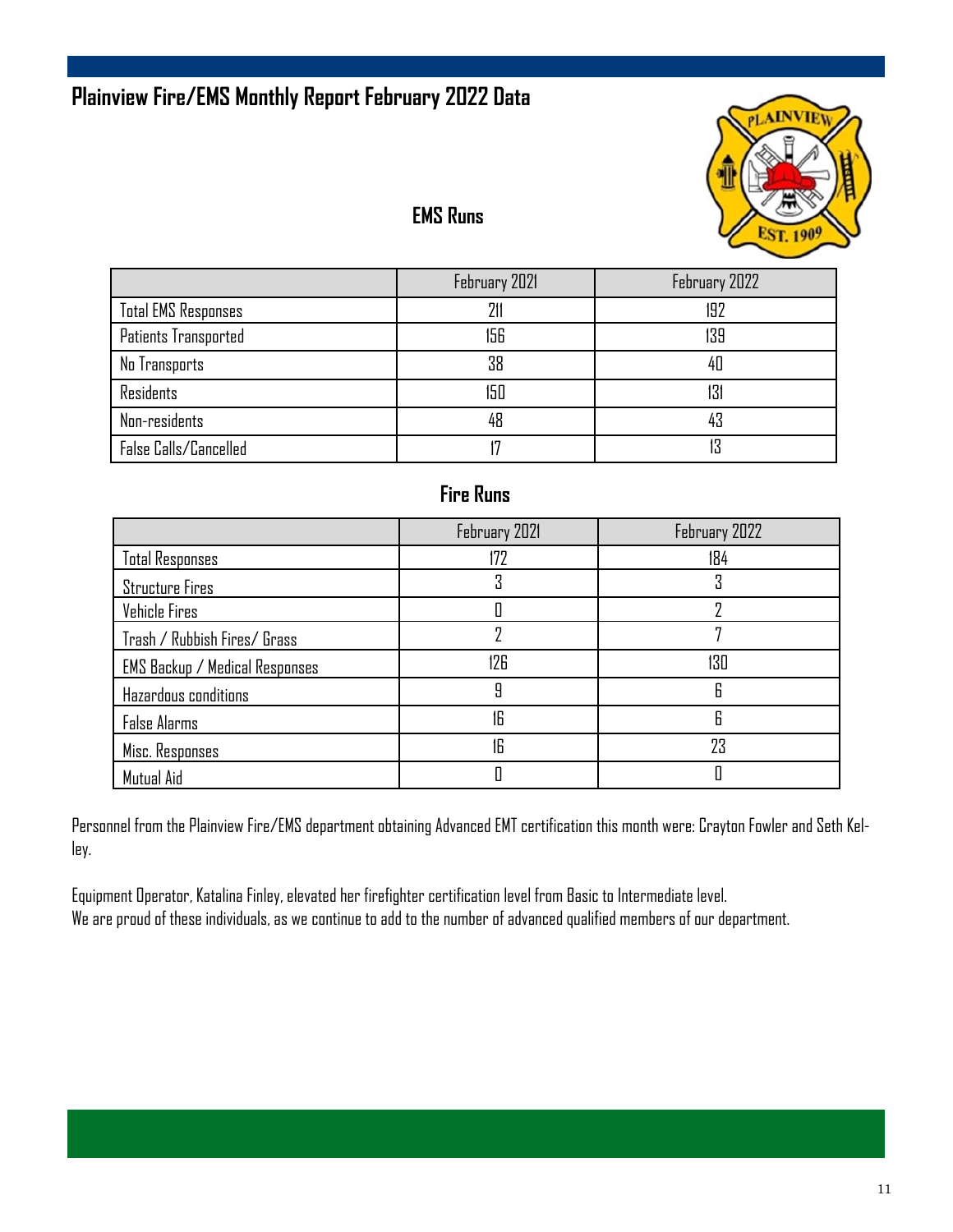### **Public Works Department Report February 2022 Data**

|                             | <b>Water Reclamation</b>                |                   |         |      |         |      |
|-----------------------------|-----------------------------------------|-------------------|---------|------|---------|------|
|                             | <b>February</b>                         | <b>TCEQ Limit</b> | 2021    |      | 2022    |      |
|                             | <b>Plant Flow Total Flow</b>            |                   | 32.81   |      | 29.68   |      |
| <b>Plant</b><br><b>Flow</b> | Flow 2 Hr Peak                          | 6875              | 1,869   |      | 1,538   |      |
|                             | Plant Flow Yearly Avg                   | 3.3 Max           | 1.13    |      | 1.14    |      |
|                             | <b>Solids Removed</b>                   |                   | 132,651 |      | 480,801 |      |
|                             |                                         |                   |         |      |         |      |
|                             | Dessolved Oxygen (DO)                   | <b>G.O Min</b>    | 8.59    |      | 8.43    |      |
|                             | IΡH                                     | $6$ Min / 9 Max   | 6.82    | 7.32 | 6.77    | 7.66 |
| <b>Water</b>                | Total Suspended Solids $(\mathrm{TSS})$ | 20 Avg / 45 Max   | 3.5     | 8.0  | 2.9     | 4.0  |
| <b>Quality</b>              | Ammonia Nitrogen (as N)                 | 5 Avg / 10 Max    | 0.39    | 3.21 | 0.05    | 0.06 |
|                             | Dechlorination                          | .1 Max            | 0.017   |      | 0.006   |      |
|                             | <b>Chlorine Total</b>                   | I.D Min           | 1.14    |      | 1.19    |      |
|                             | E.coli                                  | 126 Avg / 399 Max | 3.8     | 12.0 | 1.0     | 1.0  |
|                             | Biochemical Oxygen Demand               |                   |         |      |         |      |
|                             | (BDD)                                   | 20 Avg / 45 Max   | 4.4     | 6.0  | 3.3     | 4.0  |

| <b>Water Treatment</b>       |                   |              |              |              |              |  |
|------------------------------|-------------------|--------------|--------------|--------------|--------------|--|
|                              | <b>February</b>   | 2021         |              | 2022         |              |  |
|                              | <b>CRMWA</b>      | 57,874,000   |              | 56,525,000   |              |  |
| <b>Water</b><br><b>Usage</b> | Well              | 9,496,500    |              |              | 12,979,700   |  |
|                              | Total             | 67,370,500   |              |              | 69,504,700   |  |
|                              | <b>Dist PSI</b>   | 53.35        |              |              | 54.08        |  |
|                              |                   | <b>CRMWA</b> | <b>Plant</b> | <b>CRMWA</b> | <b>Plant</b> |  |
|                              | CL <sub>2</sub>   | 0.10         | 0.89         | 0.02         | 0.66         |  |
|                              | PH                | 8.50         | 8.19         | 8.57         | 8.18         |  |
|                              | TEMP.             | 17.9         | 16.5         | 15.8         | 15.3         |  |
| Water<br><b>Quality</b>      | <b>ALKALINITY</b> | 193          | 207          | 202          | 219          |  |
|                              | <b>HARDNESS</b>   |              | 168          |              | 122          |  |
|                              | <b>TURBIDITY</b>  | 0.959        | 0.065        | 0.918        | 0.079        |  |
|                              | CHLORIDE          | 234          | 202          | 317          | 260          |  |
|                              |                   |              |              |              |              |  |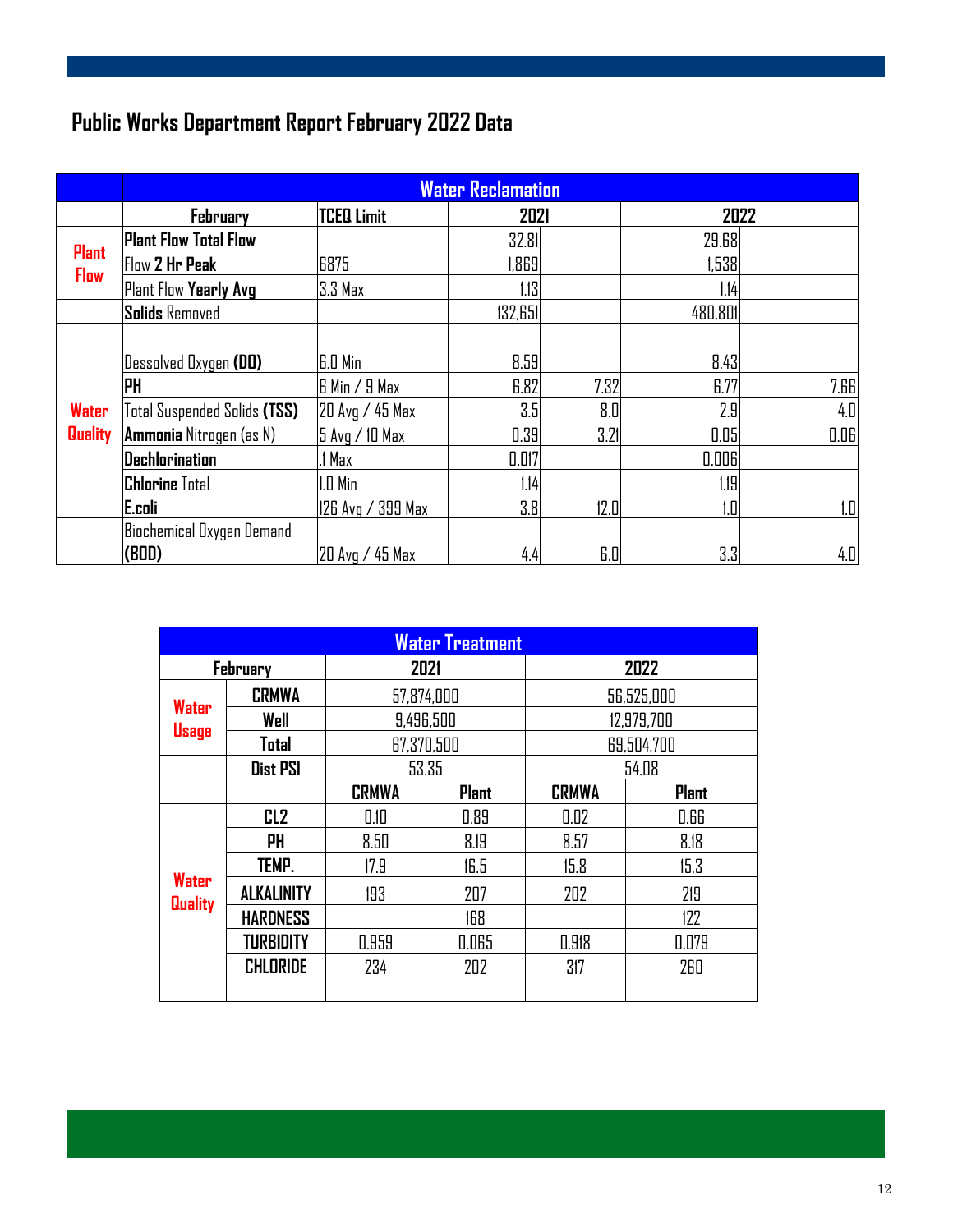### **Public Works Department Report February 2022 Data**

| <b>Water Distribution/Collection</b> |         |        |  |  |  |
|--------------------------------------|---------|--------|--|--|--|
| <b>February</b>                      | 2021    | 2022   |  |  |  |
| <b>Sewer Calls</b>                   | 39      | 23     |  |  |  |
| <b>Sewer Main Cleaned</b>            | 11,015  | 5,985  |  |  |  |
|                                      |         |        |  |  |  |
| <b>Water Leaks Main</b>              | R       |        |  |  |  |
| <b>Water Use/Loss</b>                | 197,600 | 38,900 |  |  |  |
| <b>Meters Changed Out</b>            | Я       | 18     |  |  |  |
|                                      |         |        |  |  |  |
| Sewer Line Video Re-                 |         |        |  |  |  |
| Sewer Line Video (feet)              |         |        |  |  |  |
| <b>Service Orders</b>                |         | '61    |  |  |  |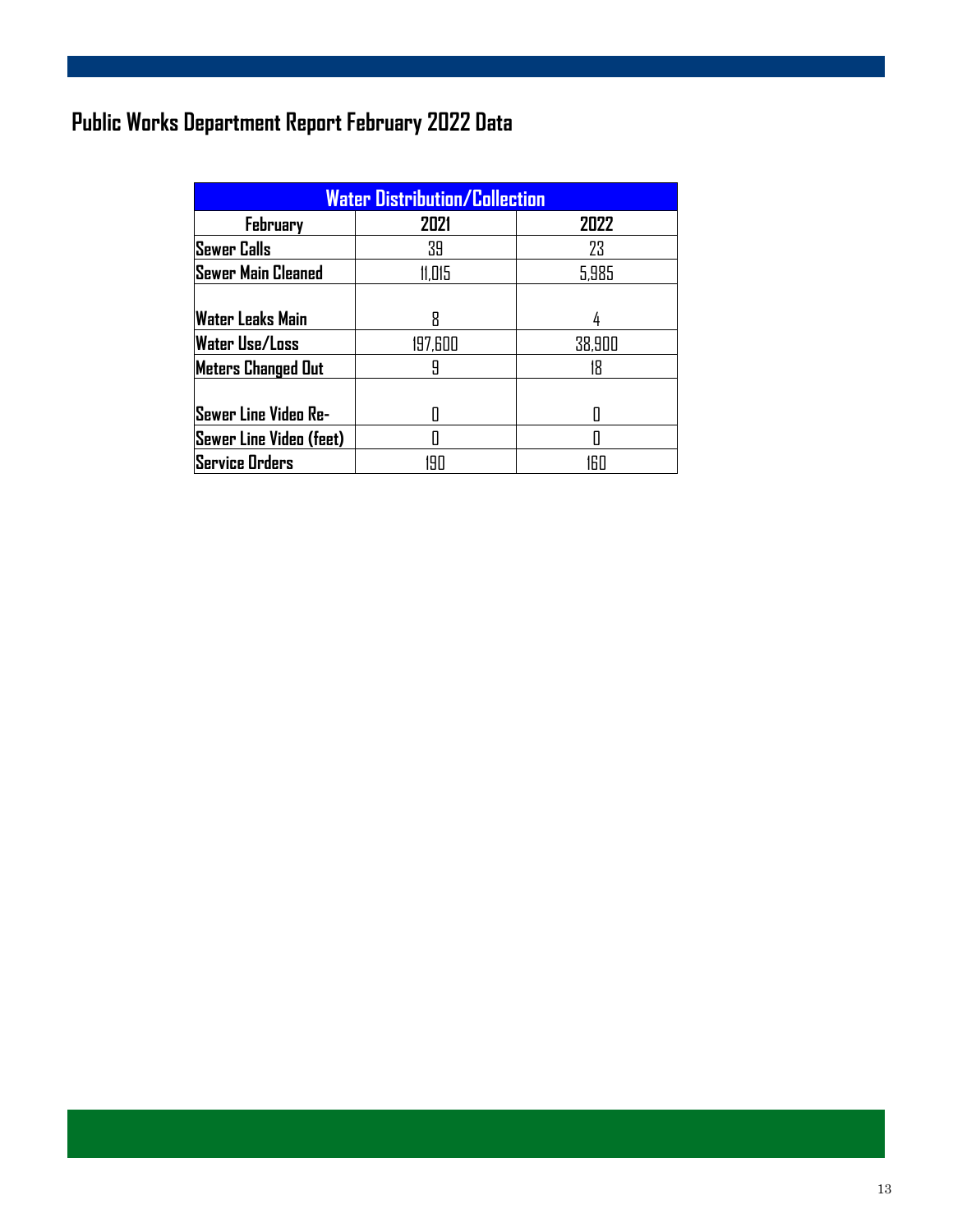### **Landfill Public Works Department Report February 2022 Data Continued**

| <b>Solid Waste</b>   |                          |                            |          |  |  |
|----------------------|--------------------------|----------------------------|----------|--|--|
|                      | <b>February</b>          | 2021                       | 2022     |  |  |
|                      | Total Intake (tons)      | 2141.06                    | 2396.12  |  |  |
|                      | Blue Boxes (tons)        | 11.4                       | 5.87     |  |  |
|                      | Brush (tons)             | 188.48                     | 103.14   |  |  |
|                      | Carcasses (tons)         | 1.44                       | 0.94     |  |  |
|                      | Cons/Demo (tons)         | 180.07                     | 307.22   |  |  |
|                      | Cardboard (tons)         | 0                          | 12.42    |  |  |
|                      | MSW-COMP (tons)          | 1393.12                    | 1468.37  |  |  |
|                      | MSW-UNCOMP (tons)        | 240.97                     | 332.91   |  |  |
| <b>INTAKE TOTALS</b> | <b>Roofing (tons)</b>    | 13.48                      | 8.59     |  |  |
|                      | Sludge (tons)            | 85.31                      | 151.6    |  |  |
|                      | Tires Shredded (tons)    | 26.79                      | 5.06     |  |  |
|                      | Tires by Quantity        | 144                        | 109      |  |  |
|                      |                          |                            |          |  |  |
|                      | Inert Material by        | \$960.00                   | \$888.75 |  |  |
|                      | Mulch (tons)             | 28.07                      | 20.39    |  |  |
|                      |                          |                            |          |  |  |
|                      | recovered illegally      | 158                        | 134      |  |  |
|                      |                          |                            |          |  |  |
|                      | Total Intake (tons)      | 89.21                      | 99.84    |  |  |
|                      | Blue Boxes (tons)        | 0.48                       | 0.24     |  |  |
|                      | Brush (tons)             | 7.85                       | 4.30     |  |  |
|                      | Carcasses (tons)         | 0.06                       | 0.04     |  |  |
|                      | Cons/Demo (tons)         | 7.50                       | 12.80    |  |  |
|                      | Cardboard (tons)         | 0.00                       | 0.52     |  |  |
|                      | MSW-COMP (tons)          | 58.05                      | 61.18    |  |  |
|                      | MSW-UNCOMP (tons)        | 10.04                      | 13.87    |  |  |
| <b>DAILY AVERAGE</b> | <b>Roofing (tons)</b>    | 0.56                       | 0.36     |  |  |
| TOTALS               | Sludge (tons)            | 3.55                       | 6.32     |  |  |
|                      | Tires Shredded (tons)    | 1.12                       | 0.21     |  |  |
|                      | <b>Tires by Quantity</b> | 6.26                       | 4.54     |  |  |
|                      |                          |                            |          |  |  |
|                      | Inert Material by        | 40.00                      | 38.64    |  |  |
|                      | Mulch (tons)             | 1.17                       | 0.85     |  |  |
|                      |                          | <b>Route Safety and</b>    |          |  |  |
|                      |                          | <b>Completion of Route</b> |          |  |  |
|                      | <b>Safety Class</b>      | reports                    |          |  |  |

February was a bit of a different month for the landfill staff. Parts of the crew worked at the Regional park to remove one of the berms at the baseball field. Other landfill crews worked to rebuild dumpsters and continue the routes. We also conducted verification sampling of the groundwater and landfill gasses.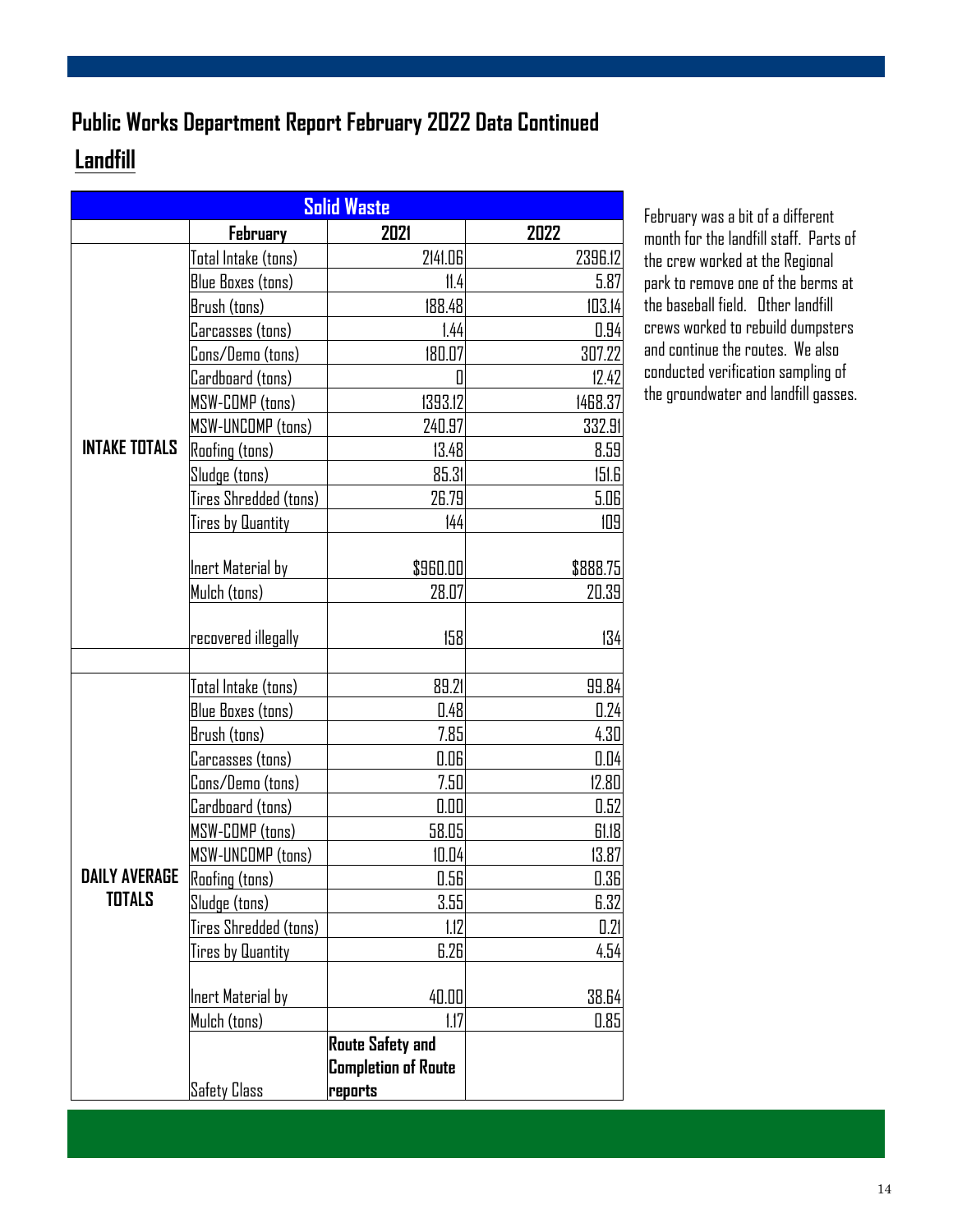### **Public Works Department Report February 2022 Data Continued**

### **Parks**

#### **Baseball**

Removed fencing, concrete, and berms at the softball field at Regional Park.

#### **Parks**

Pick up trash and dump barrels.

#### **Playground**

Inspection of all Playgrounds. Replace swing at Kidsville.

#### **Building**

Cleaned and restocked the Shelter and Rotary buildings on Mondays. Sanitized, cleaned, and restocked on weekends when rented.

#### **Projects**

Removed Regional men's softball field. Repaired sink and toilet at Rotary Building. Repaired door frame at Shelter Building.

#### **Building Rentals**

Buildings 23 Gazebo 0 Pavilion 0 Volleyball 0

#### **Vector**

City lots 4 Private lots 1 Draws 0 Rights of ways 0

#### **Safety Meeting**

811 Safety Training at the Country Club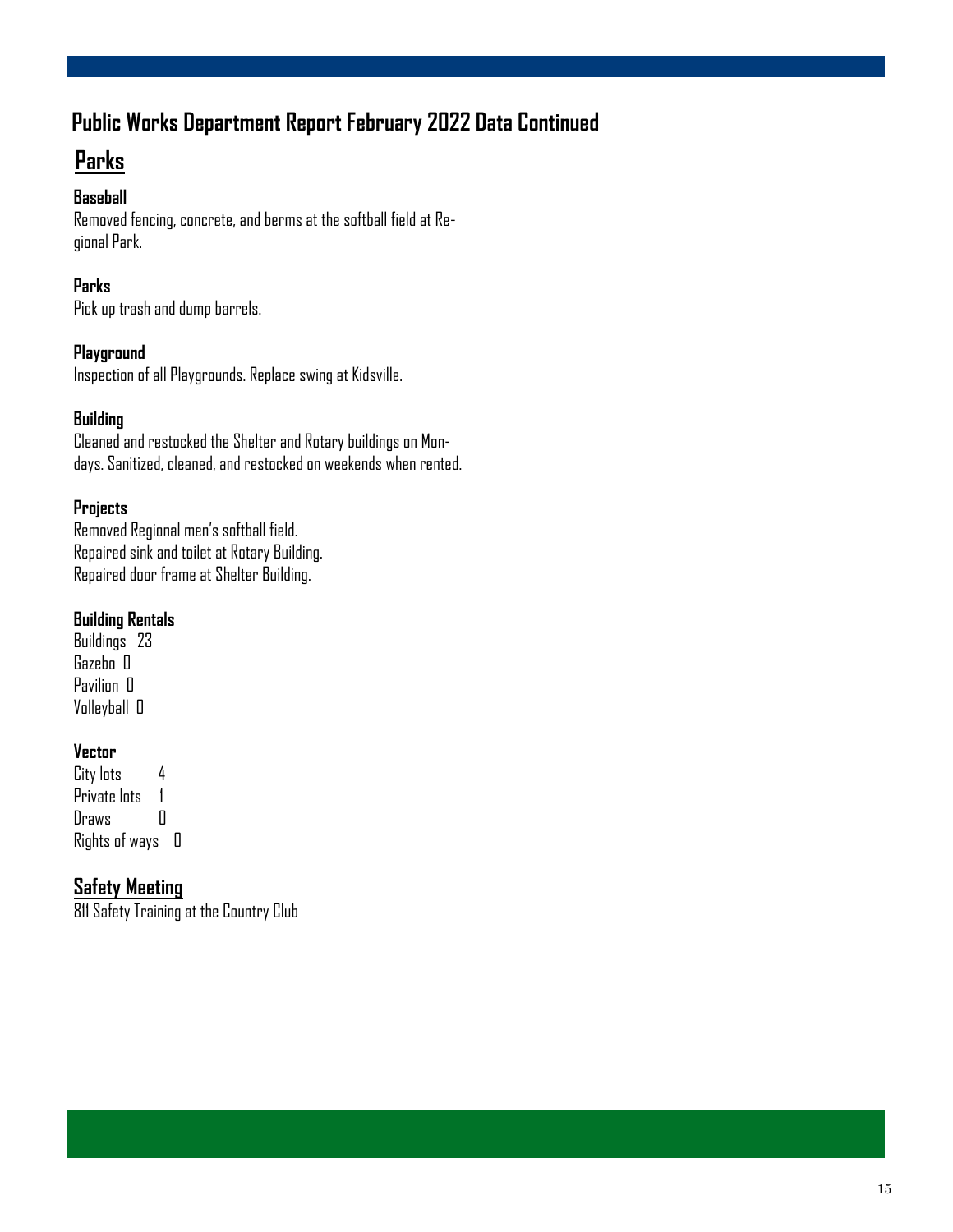#### **Public Works Department Report February 2022 Data Continued**

|                                    | 2021         | 2022              |
|------------------------------------|--------------|-------------------|
| <b>Street Maintenance Paved</b>    |              |                   |
| Number of potholes                 | 101          | 47                |
| Number of Cuts or Overlays         | 15           | 59                |
| Square Feet of Cuts & Overlays     | 858          |                   |
| Feet of curb & Gutter              | 40           |                   |
| Square Feet of Valley gutter       |              |                   |
| Square Feet of Sidewalk            | 320          |                   |
| Square Feet of other concrete      |              |                   |
| repairs                            | 340          |                   |
| Gallons used Brine or Lime         | 1,800        | 3,600             |
| <b>Feet of Crack Seal</b>          |              |                   |
| SY of Seal Coat                    |              |                   |
| SY or gallons of Fog or Scrub Seal |              |                   |
| <b>Street Maintenance Unpaved</b>  |              |                   |
| Miles of road graded               | 18           | 8                 |
| Miles of drainage ditches graded   |              |                   |
| Water Ways                         |              |                   |
| <b>Street Sweepers</b>             |              |                   |
| <b>Miles Swept</b>                 | 25           | 21                |
| gallons used                       | 4,200        | 2,300             |
| <b>Street Safety</b>               |              |                   |
| Signs replaced                     | 17           | Ш                 |
| Signs repaired                     | 4            |                   |
| Sign Cost                          | \$304.00     | \$100.00          |
| <b>Feet of Striping</b>            | П            | $60^{\circ}$      |
| <b>Vector Control</b>              |              |                   |
| Miles Sprayed                      | 0            |                   |
| <b>Acres Treated</b>               | 0            | П                 |
| Aerial Spay                        | Π            | П                 |
|                                    | Treatment of | <b>CO</b> Poison- |
| <b>Monthly Safety Topic</b>        | Brine        | ing               |

**Streets** Conducted two brine applications on all thoroughfare and school area streets before ice and snowstorm.

> Conducted routine street maintenance repairs (mainly focusing on pothole patching ).

Cleaned up one of the shops and did preventative maintenance on equipment.

Repaired two of the street sweepers (units 76 and 79 ).

Rebuilt several gutter brooms.

Routine street sweeping on some of our residential and commercial streets.

Hauled material ( concrete ) from Regional Park to the baker pit.

Performed and completed two structure demolitions.

Removed and disassembled 10 lockers from the basement, brought them upstairs, and installed them in one of the rooms upstairs.

Placed parallel parking stripes on W. 7th street by the Brew.

Helped remove the berm out at Regional Park using the road graders, bucket loaders, trucks, and a belly scraper..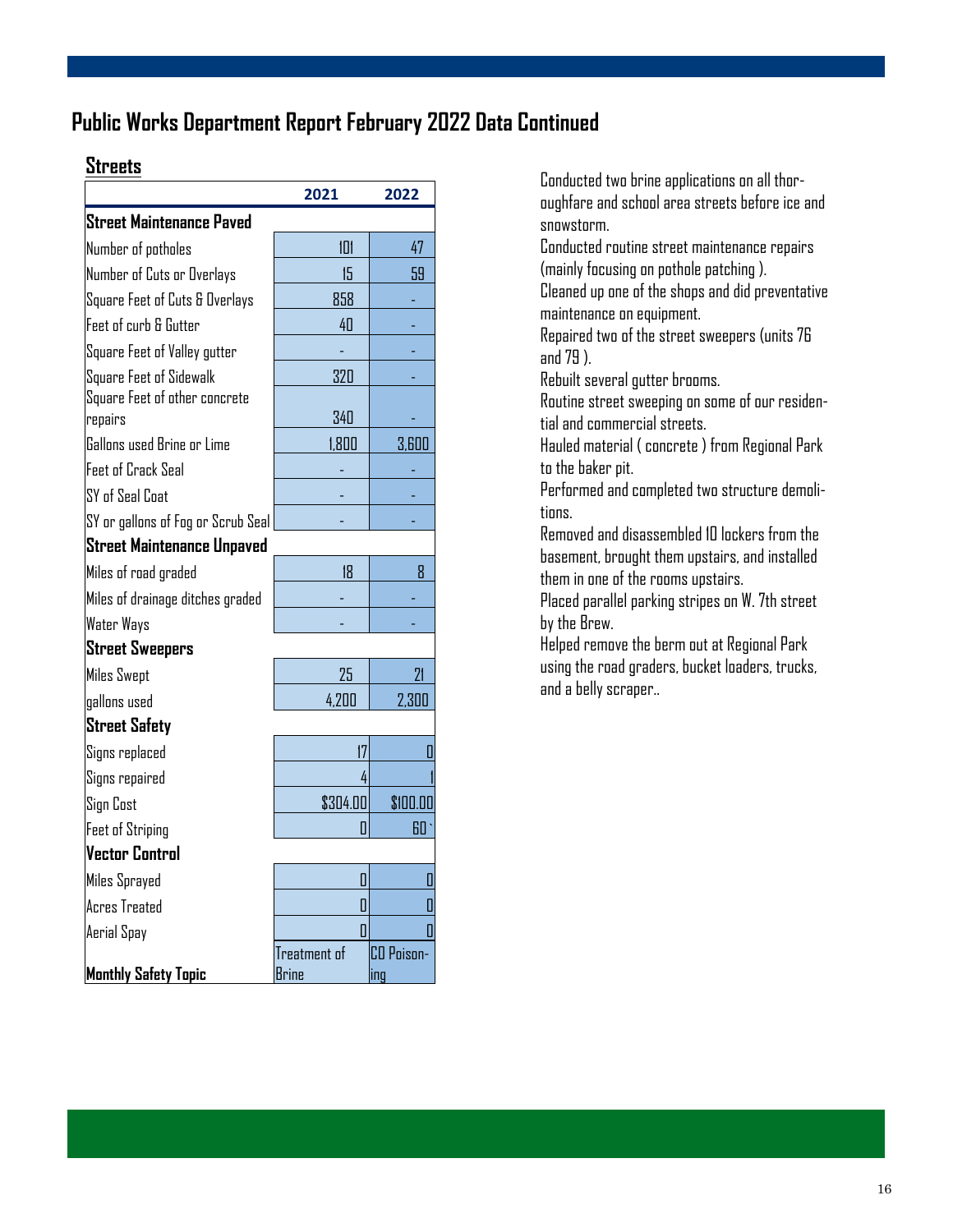#### **Main Street Department Report February 2022**

#### **2nd Saturday**

Betty Faye Beauty Bar Hosted February's 2nd Saturday with a Super Bowl Party – Customers were invited to vote on their pick between the Cincinnati Bengals and Los Angeles Rams to win the 2022 Super Bowl. The Following Monday Main Street shared on Facebook that downtown had guessed the Bengals would win but the LA Rams were the champions. Better luck next year!



#### **Fair Theatre Spring Break Movies**

The Fair Theater is scheduled to host Spring Break Movies Days on Tuesday, March  $15^{th}$ , Wednesday, March  $16^{th}$  and Thursday, March  $17^{th}$  sponsored by Area Community Hospice Foundation.

Movies scheduled for the program include:

The Mitchells vs. the Machines on 3/15, Spirt Untamed on 3/16 and Encanto on 3/17.

Show times for each movie are 2:00 p.m.

Tickets are \$2 for adults, \$1 for children and ages 2 and under are free. Concessions will be available including a Snack Pack (small bag of popcorn and a Capri Sun) for \$1.00.

|                      | 2022 2ND SATURDAY DATES & BUSINESS SPONSORS                       |
|----------------------|-------------------------------------------------------------------|
| <b>JANUARY</b><br>8  | <b>FARMER'S INSURANCE KING AGENCY</b>                             |
| FEBRUARY 12          | BETTY FAY BEAUTY BAR                                              |
| MARCH <sub>12</sub>  | <b>ROCK'N BUDS</b>                                                |
| APRIL 9              | VINTAGE & ANTIQUE DAY FLEA MARKET<br>Turior Service League 56 Pur |
| <b>MAY 14</b>        | IT'S A GIRL THING!                                                |
| JUNE 11              | THE BROADWAY BREW                                                 |
| JULY 9               | THE SALVATION ARMY                                                |
| AUGUST <sub>13</sub> | COVENANT HEALTH PLAINVIEW                                         |
| SEPTEMBER 10         | THE DODSON AGENCY                                                 |
| OCTOBER 8            | SANTA'S MERCANTILE & MORE                                         |
| NOVEMBER 12          | <b>HELLO BABY APPAREL</b>                                         |
| DECEMBER 10          | THE RUSTY ROSE                                                    |

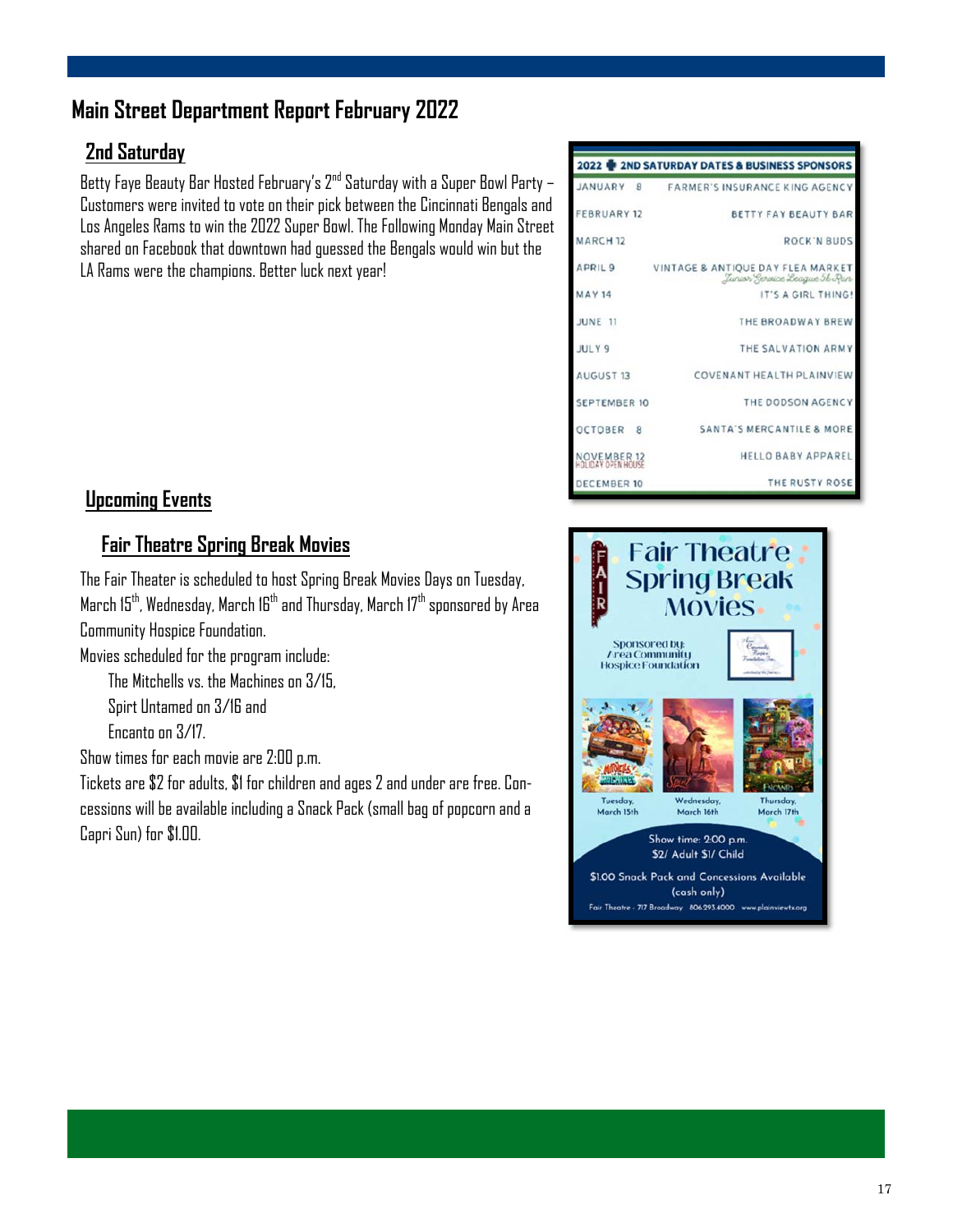### **Main Street Department Report February 2022**

#### **Downtown Ribbon Cutting and Streetscape Celebration**

Join us as we celebrate the merger of the Plainview Downtown Association at the Main Street Program, the completion of the downtown Plainview Streetscape Project and reveal the new downtown logo on Friday, April 8th at 5:00 p.m.

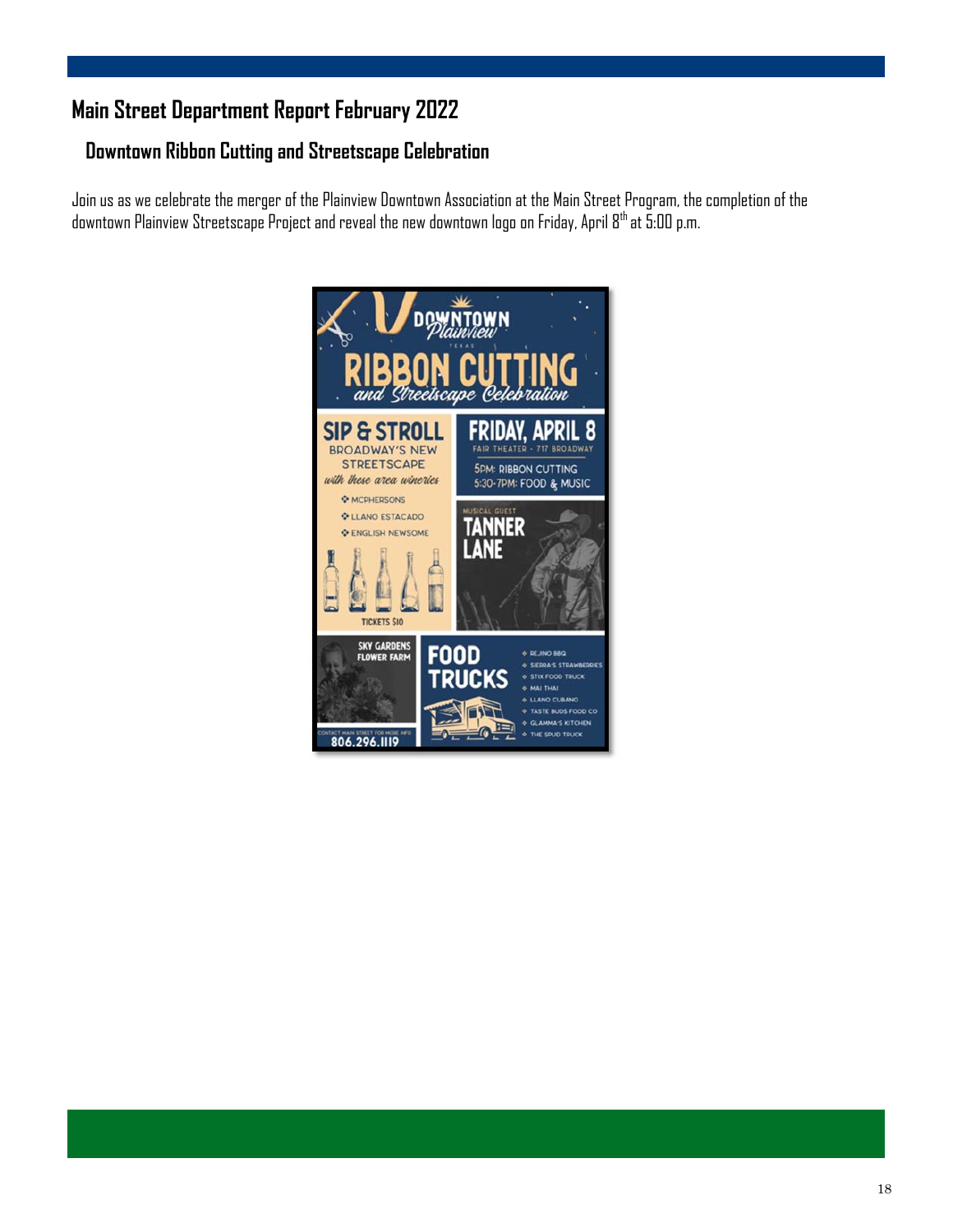#### **Unger Library Report February 2022 Data**

#### **LIBRARY HOURS**

MTWF: 9:00 AM-6:00 PM | TH: 9:00 AM-8:00 PM | SAT: 9:00 AM – 5:00 PM

The Library continues preparations for the Summer Reading Program, including booking several programs. A puppeteer who has received a grant to travel our region of the state approached us about presenting a program for the summer reading program, and her presentation will use the theme of "Oceans of Possibilities." Other programming includes Andy Mason Music, a repeat performer from years past, but one who has not been able to visit the library since 2019. Other programming is being developed.

We noted in the January report that there had been an incredible increase in the number of database searches that month, and wondered if the trend would continue. It has. In February, there were almost 2,000 more searches than in January. The number of periodicals accessed was nearly the same although there was a drop in the e-book usage through the databases (this number does not include OverDrive). There has been a noticeable increase in Wayland students using our library to study, so it is possible that is where much of the increase comes from. We will continue to monitor and see if this trend continues.

The Library was unable to have a February 2022 Library Board meeting as all appointments had not been completed, but we did find out who the three new members would be by the end of the month. There will be a short organizational meeting sometime in April where the new members will be welcomed, along with the ex-officio members from the Genealogy Society, the Friends of the Library, and the Hale

Coun-

| Number of visitors:                                        | 1.245   |
|------------------------------------------------------------|---------|
| Number of patrons registered:                              | 37,400  |
| OverDrive registered patrons                               | 448     |
| Circulation:                                               | 1,138   |
| Number of Database Searches:                               | 7,275   |
| Electronic Periodical Article Usage:                       | 68      |
| Electronic Book Usage (TexShare databases):                | Π       |
| Electronic Book Usage (OverDrive)                          | 245     |
| Digital Audiobook usage (OverDrive)                        | 97      |
| Digital Videos (OverDrive)                                 |         |
| Number of Juvenile Programs:                               | Π       |
| Number of Adult Programs:                                  | 0       |
| Juvenile Program Attendance:                               | O       |
| Adult Program Attendance:                                  | 0       |
| Computer Usage                                             | 229     |
| Materials Added (including OverDrive)                      | 309     |
| Materials Added (EBSCOhost E-Books)                        | O       |
| Materials Withdrawn                                        | 55      |
| Total number of materials/resources (includes electronic): | 387,422 |

#### **February 2022 Library Statistics**